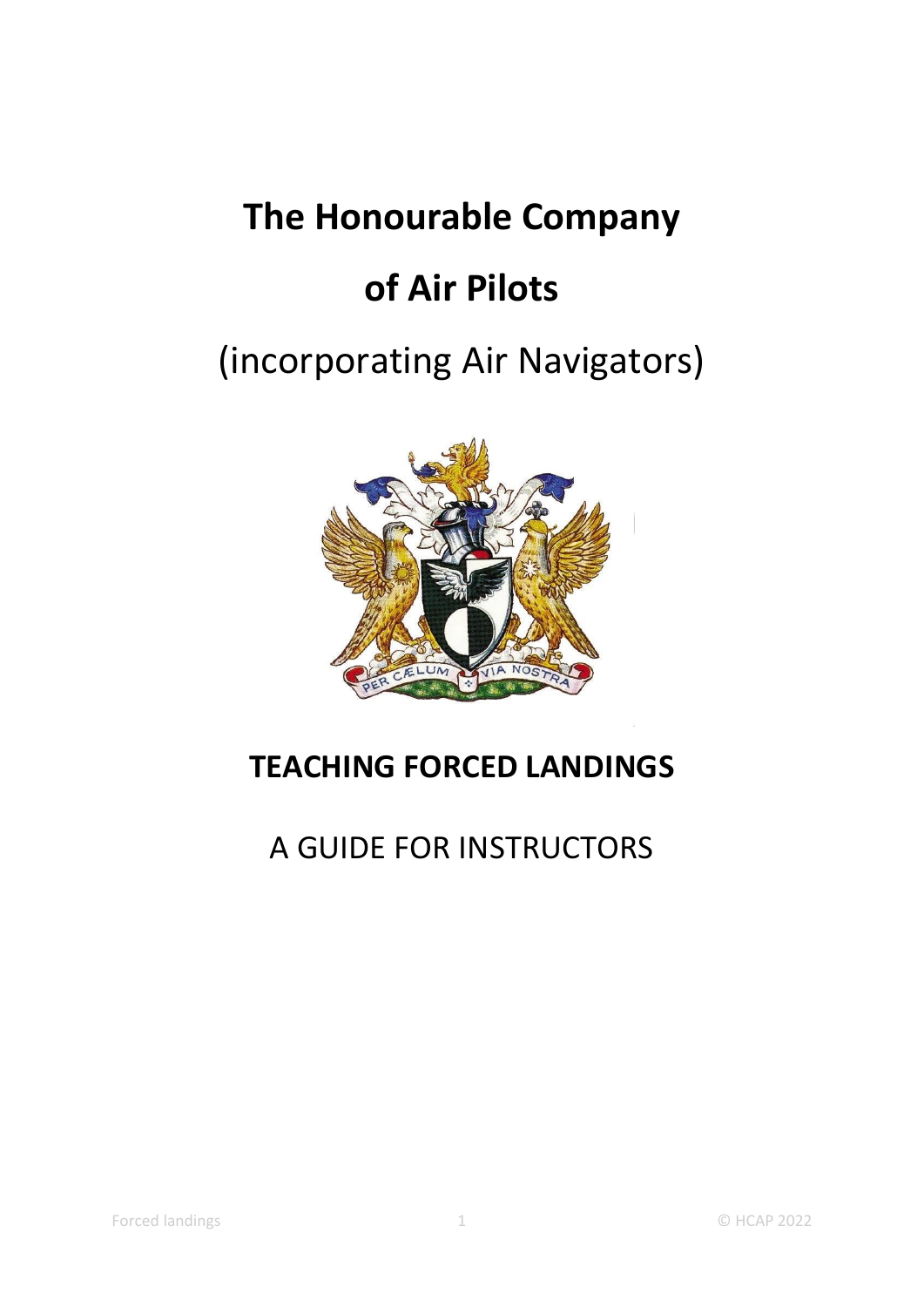# Teaching Forced Landings – A Guide for Instructors

### **Foreword**

This document has been produced to provide instructors with a guide which they can use to teach a practical method of dealing with a situation requiring a forced landing without power. As with other general guides, it is impossible to say that the technique described in this guide can be followed exactly for every aircraft or situation encountered. However, although variations in aircraft type and equipment fit may require some modifications to the technique described in the following paragraphs, this document provides a general framework encompassing what is believed to be best practice in meeting the PART-FCL syllabus requirements for teaching the forced landing routine (Exercise 16).

### **Introduction**

During the early days of flight it was not uncommon for a forced landing to result from engine or airframe malfunction. The reliability of modern aircraft has made such a forced landing a rare event. However, human factors always provide opportunities for aircraft systems (especially the fuel system) to be mismanaged, which means that forced landings continue to occur.

Whatever the cause, pilots need to be trained to react to an engine loss of power by following a set of procedures in a sequential manner to achieve a safe outcome. In addition, instructors should instil the skills required to prevent an engine failure. Students should be encouraged to develop a comprehensive understanding of aircraft systems and fuel consumption, and above all must correctly plan every flight. If pilots employ good operating practices, a forced landing without power will be a very rare, probably never experienced, event.

Forced landing practice must never be allowed to become an academic exercise carried out just to satisfy a syllabus. It must be treated as an exercise in survival, in which positive thinking is backed up by good judgement. Confidence and competence must be developed if the exercise is to be of real value. Because this is very much a judgement exercise, and solid learning results from making, considering and rectifying mistakes, it is vital that criticism of errors should be positive, and students (and pilots) are encouraged to use an instructor's knowledge and skill to stretch their own ability.

Good instruction requires that the exercise should be first demonstrated along the lines of the ideal forced landing situation. This should give the instructor time to teach, and the student to comprehend, the various component parts of the procedure. Once the student has grasped the principles and procedures required, then variations to the basic procedure can be introduced. Development of competence will only come from frequent practice during training, followed by recurrent training and practice to retain the required level of skill after qualification.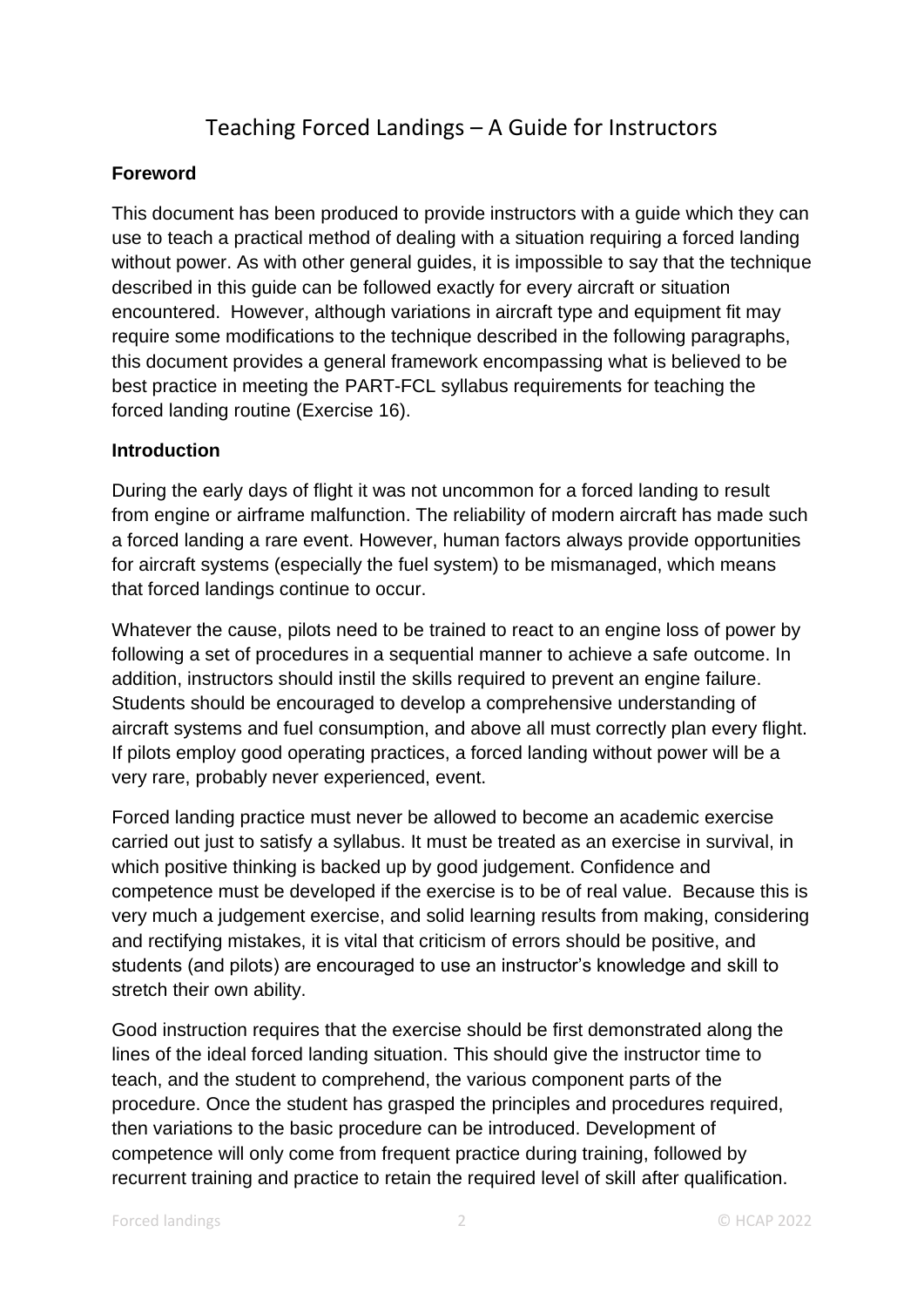# **Briefings**

The Long Briefing should prepare the student for the exercise and allow time for the information to be absorbed before the flight itself. It should cover:

- 1. Objectives and reasons for the procedure.
- 2. Procedures including choice of landing area, provision for change of plan and gliding distance considerations.
- 3. Descent plan including key positions, checks, restart drills, use of radio and securing the engine.
- 4. The base leg, final approach and landing.
- 5. Actions after landing including aircraft security and passenger welfare.
- 6. Threat and Error Management, including common errors.

The Pre-flight brief should focus on the handling of the aircraft and management of the procedure.

### **When may a forced landing be required?**

A number of scenarios may lead to the need to carry out a forced landing, such as an engine failure, deteriorating weather, a developing structural failure, or control problems.

Precautionary landings with full power available are the subject of Exercise 17. Exercise 16 involves dealing with an engine failure and is the subject of this guide.

#### **Planning the work cycle**

The aim of the exercise is to achieve a safe landing from which all on board can walk away. Attempting to avoid or minimise aircraft damage can often conflict with that requirement, and the priority must be emphasised at all times during the exercise. A pilot faced with the need to carry out a forced landing should endeavour to follow a structured approach to the actions required to achieve that safe landing.

The more height available at the time of the failure, the more time will be available for setting up for what hopefully will be a successful forced landing. The average light aircraft has a rate of descent of around 800 feet per minute in the glide, so if the procedure can start at 2500 ft above ground, around 3 minutes is available to set up and execute the landing. That timing assumes a fair degree of promptness and accuracy in achieving and maintaining the glide. Students and pilots out of current practice may not achieve this performance to start with so the descent time would no doubt be less than 3 minutes, compressing the time available to carry out the actions required.

The old aviation adage of Aviate, Navigate, Communicate can be applied to the actions required following a loss of power, with each topic amplified to cover the requirements of the procedure.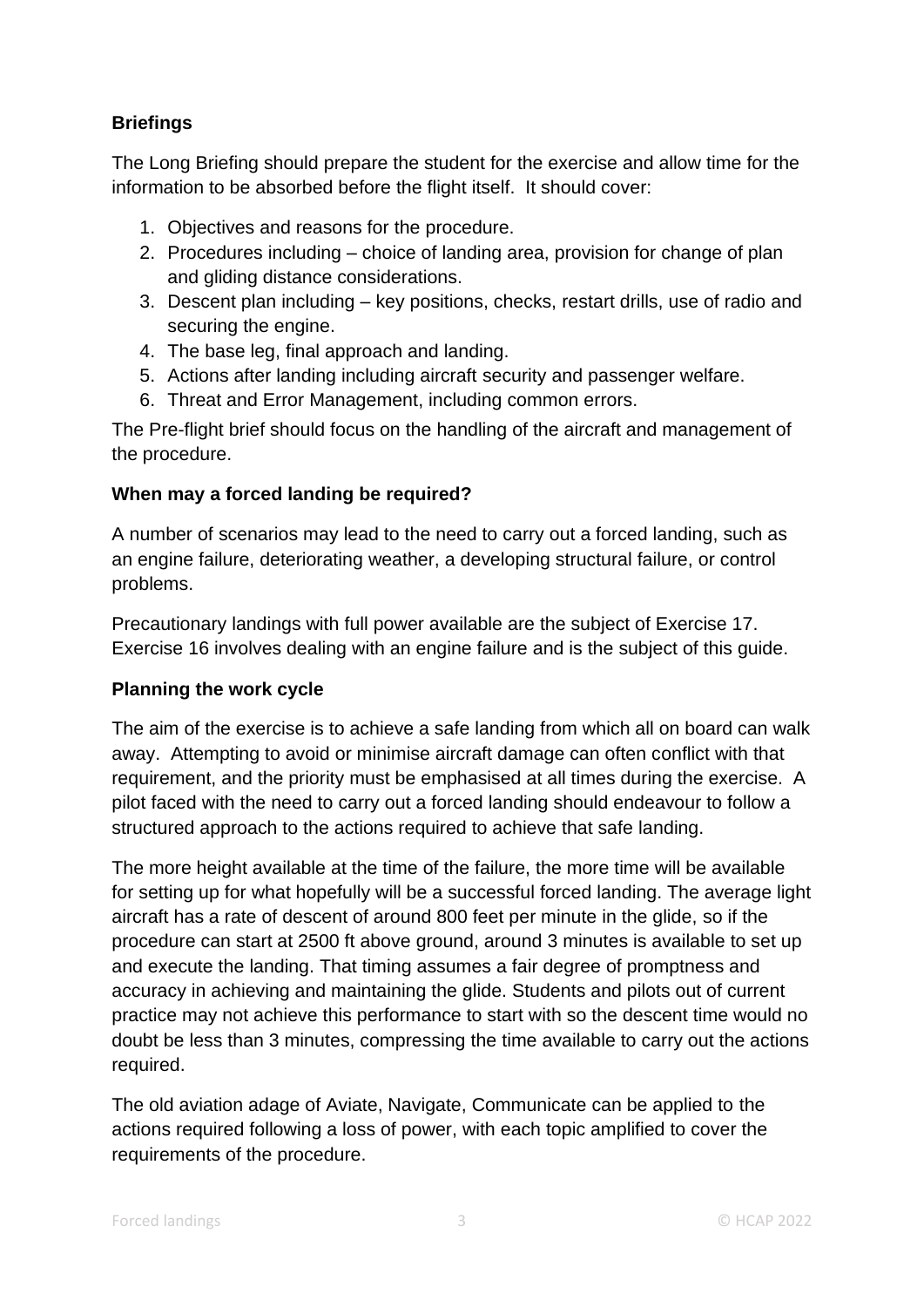# **The engine has stopped!!!**

Having got over the initial shock of the lack of power, and engine noise, the first priority is to 'Fly the Aircraft'. Having practised the drills for engine failure after takeoff, the student should be able to recognise a power reduction, or at least adjust the attitude to promptly achieve best glide speed, and trim to it. During the speed reduction, any temptation to start manoeuvring must be resisted. Excess speed may be converted to height; a smooth pitch up from 90 knots whilst slowing to 70 may gain a couple of hundred feet on a good day.

This can be coupled, if appropriate, with applying Carburettor Heat to soak up any residual heat in the system and to cut off the cold air to give carburettor temperature a chance of melting the ice that may have been the cause of the stoppage. For teaching purposes, when simulating the failure by closing the throttle, if the student does not apply carburettor heat, do so yourself (However, a judicious warming shortly beforehand reduces the risk of a real failure). Be prepared to make the selection if the student is slow to react.

Another immediate consideration is the terrain below. It may be better to instigate a turn to flatter/lower terrain rather than pick an area in your immediate vicinity. There will not be a lot of time to consider this, but a manoeuvre at this point may provide a better ending. Because UK airspace and weather often prevents cruising above 2,500 ft agl, a turn to a downwind heading may improve your chances of finding a suitable landing area and in fact may be the best option as there may be insufficient time to make a complete circuit of the eventually chosen field. However, the landing itself must be into (or mainly into) wind

Any passenger(s) will be aware that something out of the ordinary is occurring. The pilot should take a few seconds to give reassurance and a brief description of what's happening. A more detailed brief for landing can be given later, once the appropriate course of action is established.

# **Where are we going to land?**

A number of items should be considered when selecting a suitable field or landing area. Use some of the time in transit from base to the training area to give the student guidance on what to look for. Looking ahead and left will give the best view of a possible field, but point out that the best field may be to the right or behind.

Depending on the terrain it may be possible just to pick one field although it is preferable to pick a series of fields so that there are undershoot and overshoot options available. If a suitable field or fields are few and far between it may be necessary to select an 'open area' with the expectation that some damage to the aircraft will occur. The cabin is designed to absorb a lot of that damage, so the occupants should escape with little or no injury provided the aircraft lands into wind. Even a controlled crash is much safer than stalling in from height.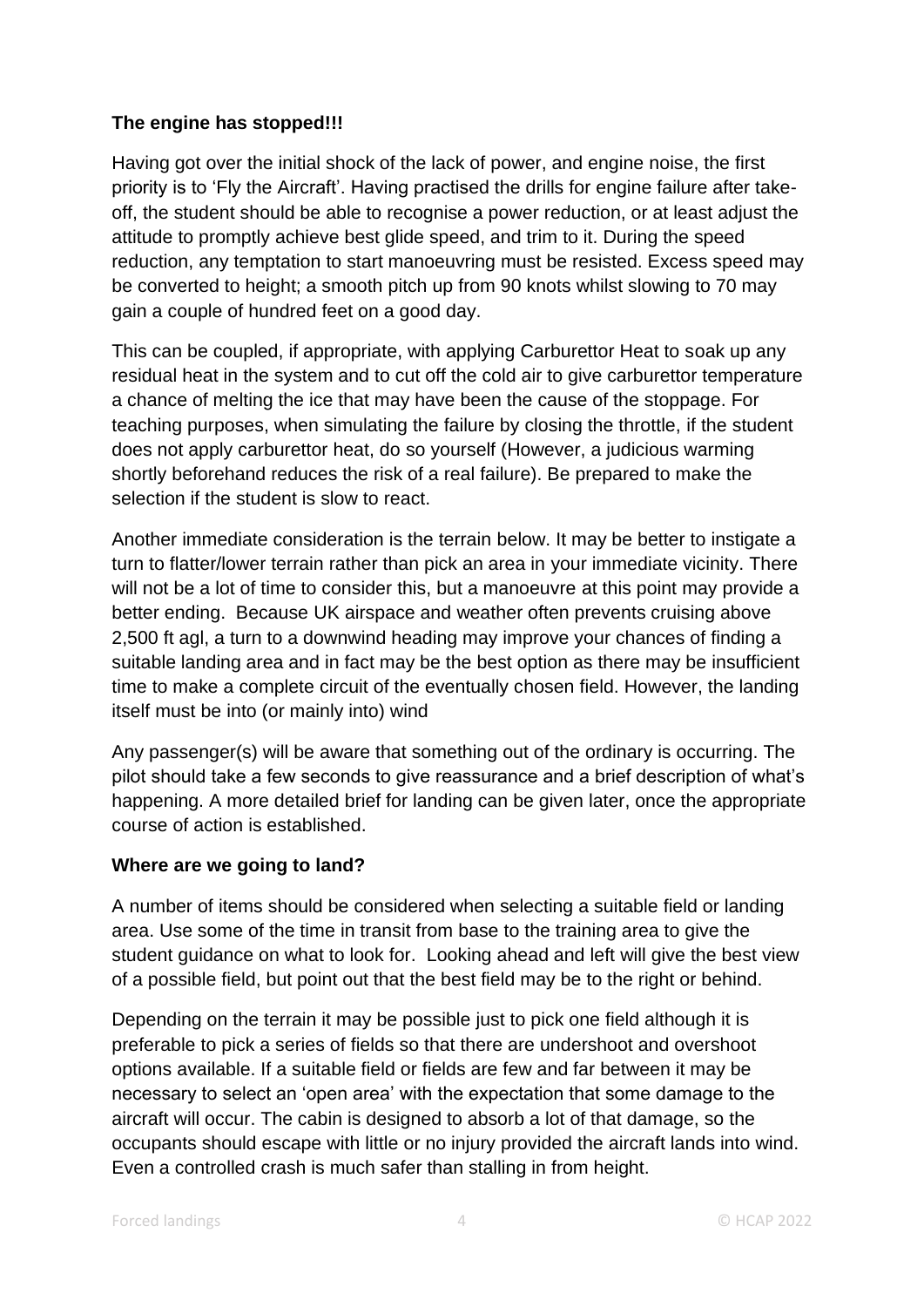For training purposes, it is important that both instructor and student are aiming for the same field. Especially for early practices, it is probably worth agreeing on the target field before closing the throttle.

A common error is to assume that the figure shown on the altimeter is the height above ground. The altimeter will probably be set to QNH so it will be indicating altitude above sea level. If you know or can check the elevation of the terrain underneath you can cross check with the altimeter to determine actual height available for the glide and landing. Better still, build the ability to judge glide positioning by eye and don't worry too much about what is shown on the altimeter!

*Wind direction:* Use local features as a guide to direction, e.g. smoke, dust, wind lanes on water. In the absence of local features - wind on departure from the airfield or forecast wind from the Form 214 are fall backs. Preflight planning should always include emphasis on the en-route wind gradient.

*Size/Shape:* The bigger the better. Long and thin is usually better than short and fat. The longer direction should be into wind. Consider using a diagonal run across a field to increase landing distance

*Slope:* Ideally a fairly flat field would be first choice. Should the choice(s) be limited to sloping fields then wherever possible take the uphill slope. Beware, slopes can look quite shallow from 2,000 ft or so, do not attempt to land across any that are visible from that height. Remember, rivers follow the lowest ground.

*Surface:* Colour and texture should give clues as to what the ground is made up of. Be aware that low ridges and furrows don't always show up from a couple of thousand feet. The pilot may be taken by surprise during the later stages of the approach when a ridge or depression appears in a field.

Pasture (usually light green in colour) or stubble are usually the first choice of surface, although brown (harrowed not ploughed) fields should not be ignored. If a private airstrip is conveniently placed and looks long enough then go for that. Dark green usually represents a crop, the height of which will have an impact on how quickly the aircraft comes to a stop. Brown is often ploughed earth which may be significantly ridged. Dark green and brown surfaces are best avoided if flying a nosewheel aircraft.

*Obstructions:* The countryside is full of things that can bring an aeroplane to a sudden stop. Some, such as trees, pylons, or buildings, are easy to see whilst fences, ditches, low slung wires, and even animals may not be readily identifiable until quite close. Needless to say we don't want obstructions on the approach or at the upwind end which may cause a problem if the glide is misjudged. So look carefully as you descend. When practising, the go-around area must also be clear of obstructions.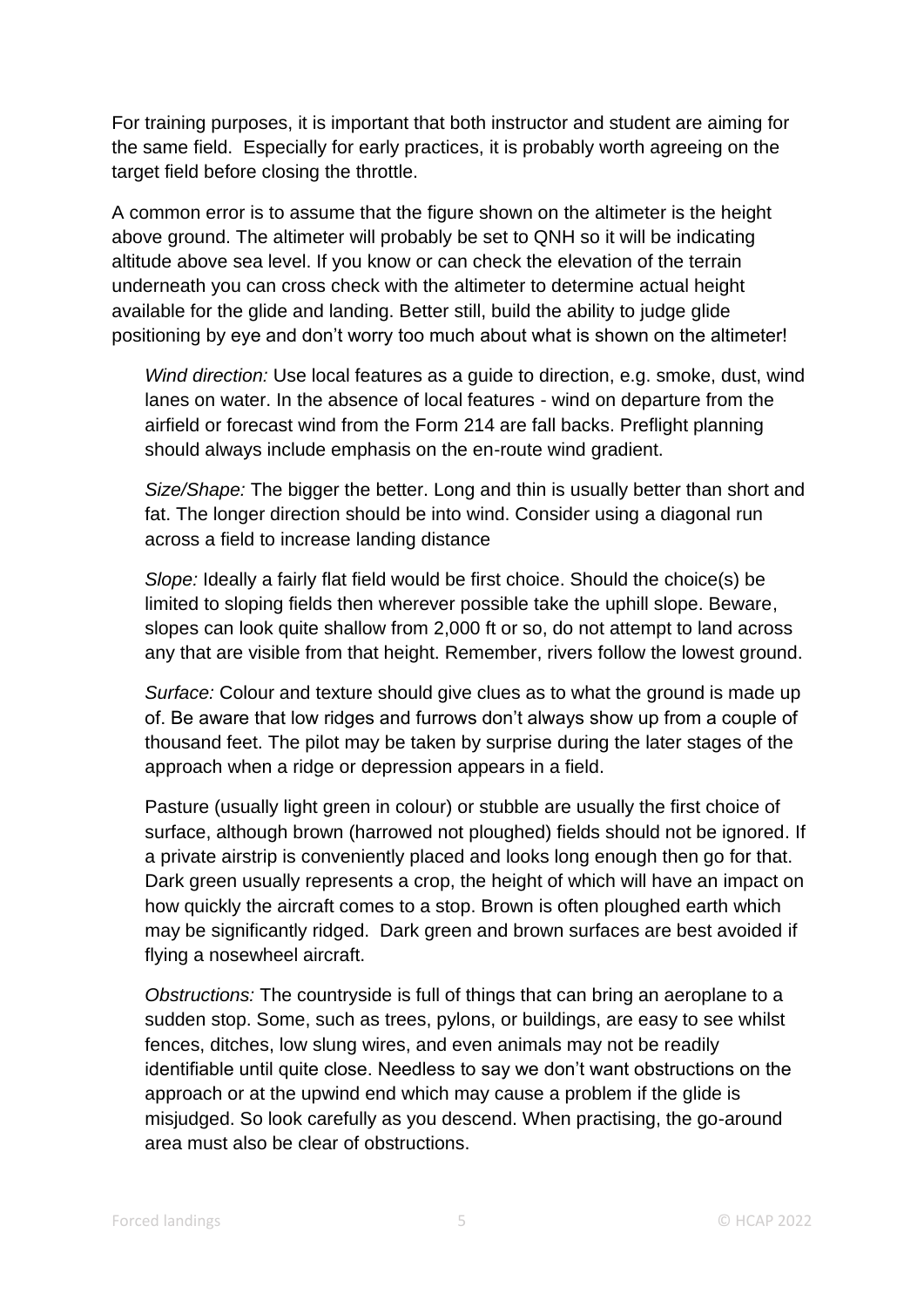*Sun:* Glare from a low sun can make it very difficult to judge height. Avoid an approach directly into sun if possible.

*Access:* Relatively easy access to the chosen field will help rescue and retrieval. However, time considering access would be better spent concentrating on a safe pattern.

# **Plan the descent**

In an ideal world the pilot would fly a left hand circuit to put the field on the pilot's side. However, the world is not always ideal. There may be a need to fly a right hand circuit or even an abbreviated circuit. Height and distance from the chosen field will dictate the best option. Above all, the pilot must not lose sight of the chosen field as he or she manoeuvres around it. The instructor of course will find that difficult, so consider using areas and fields which are known to you, or at least easy to identify after losing sight of them.

If power has not completely failed, there may be a temptation to attempt to keep the aircraft flying towards an aerodrome or even return to base. That should be resisted. By all means use any residual power to improve the chance of a successful landing, but once an ideal pattern has been achieved it is better to close the throttle completely (or switch off the engine) and concentrate on that pattern than to fly a wider pattern and risk a total failure at an embarrassing distance from the field.

When planning the descent initially plan to land long in the field. Choose an aiming point about a third of the way in. As the circuit around the field progresses, the pilot can adjust the final approach track and use flap to achieve the final desired touchdown point.

Ideally, the aircraft should fly a pattern at glide speed around the chosen field similar to that shown in the figure to give the pilot an opportunity to spot obstructions and simplify judgement during the descent to land. Initially plan to land at your aiming point. Drift needs to be monitored to ensure that the wind does not push the aircraft too far away from the chosen field.

From "Low Key" onwards the aircraft is following the standard 'glide circuit' pattern, adjusting track to maintain a constant 'sight line angle' to the aiming point. An aiming point about a third of the way into the field will allow for errors and use of full flap on final approach. However, height is often insufficient to follow the ideal pattern completely; in that case try to follow as much of the pattern as possible through Low Key, or manoeuvre in the area of the start of a glide circuit base leg until you judge height is correct for the final approach.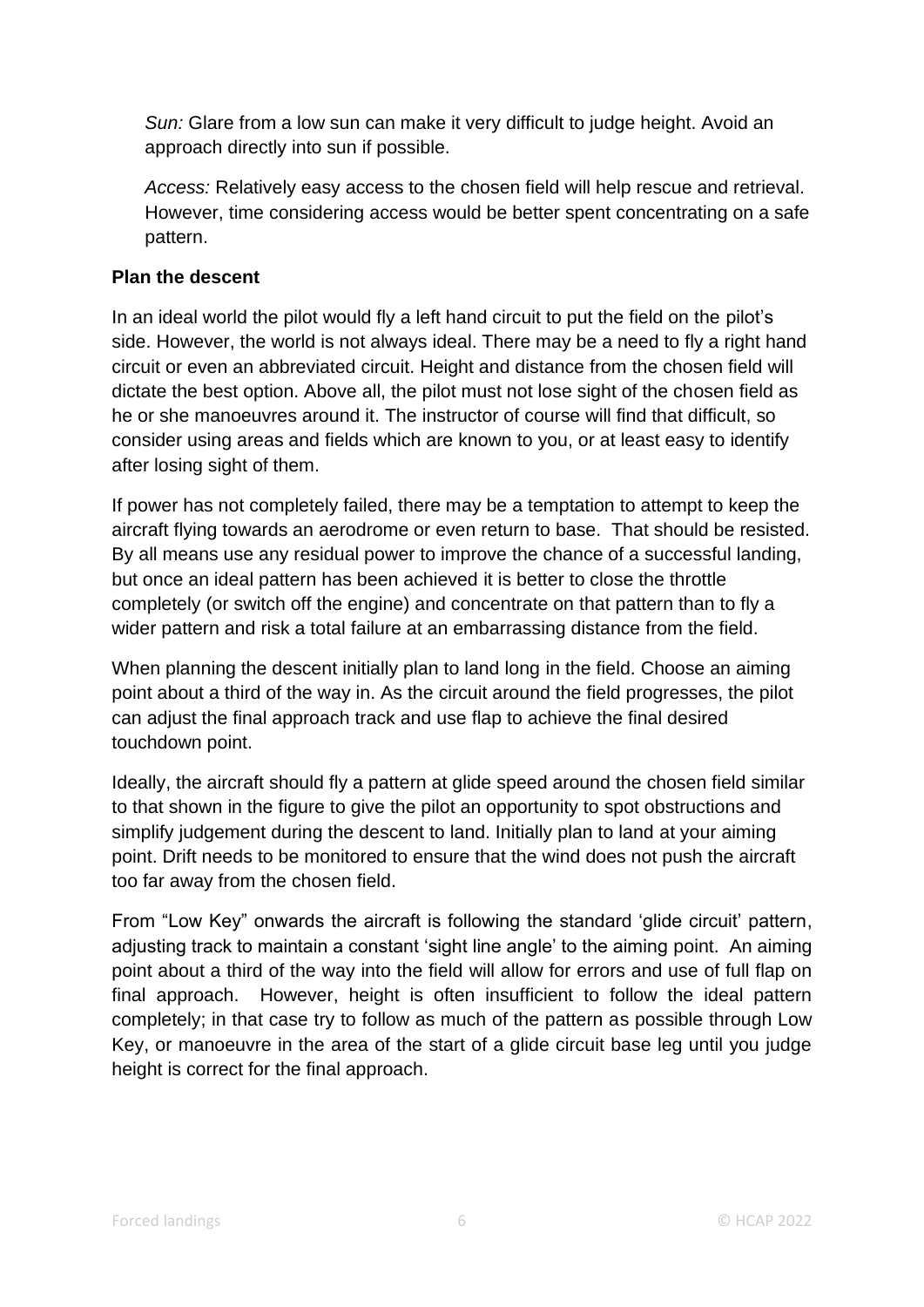

**Forced landing pattern**

Manoeuvre as required to achieve a safe approach into the chosen field, but always try to keep the field in view. Turning away from an unfamiliar target may make it difficult or even impossible to spot again once heading (apparently) towards it. If you must turn away, spend a few seconds noting identification features beforehand.

#### **What's wrong, can we fix it?**

Once the pilot is sure the pattern can be achieved, or has been started, the failure checklist can be employed. This will vary with aircraft type, so consult the POH for details. Consider a 'flow' that sweeps the cockpit in a straight forward manner that picks up the items from the checklist. During practices, encourage the use of 'touch drills'.

In a circumstance where the checks don't reveal an obvious failure cause it may be worth trying to restart. Consider what the engine is actually doing at this moment.

Is the propeller rotating or not? If it is then it's probably fuel or ignition. Except in the very rare case of a major magneto failure it'll probably be a fuel problem. So, after selecting an alternative fuel source, reset the throttle to, say  $\frac{1}{2}$  inch and see if any power is restored. If nothing changes after a few seconds then you're committed to a forced landing.

Bear in mind that for most aircraft with direct drive propellers the aircraft will need to be flown almost down to stalling speed before the propeller stops turning. If the propeller has stopped by the time glide speed is established, something nasty has happened inside the engine and a restart attempt is unlikely to help.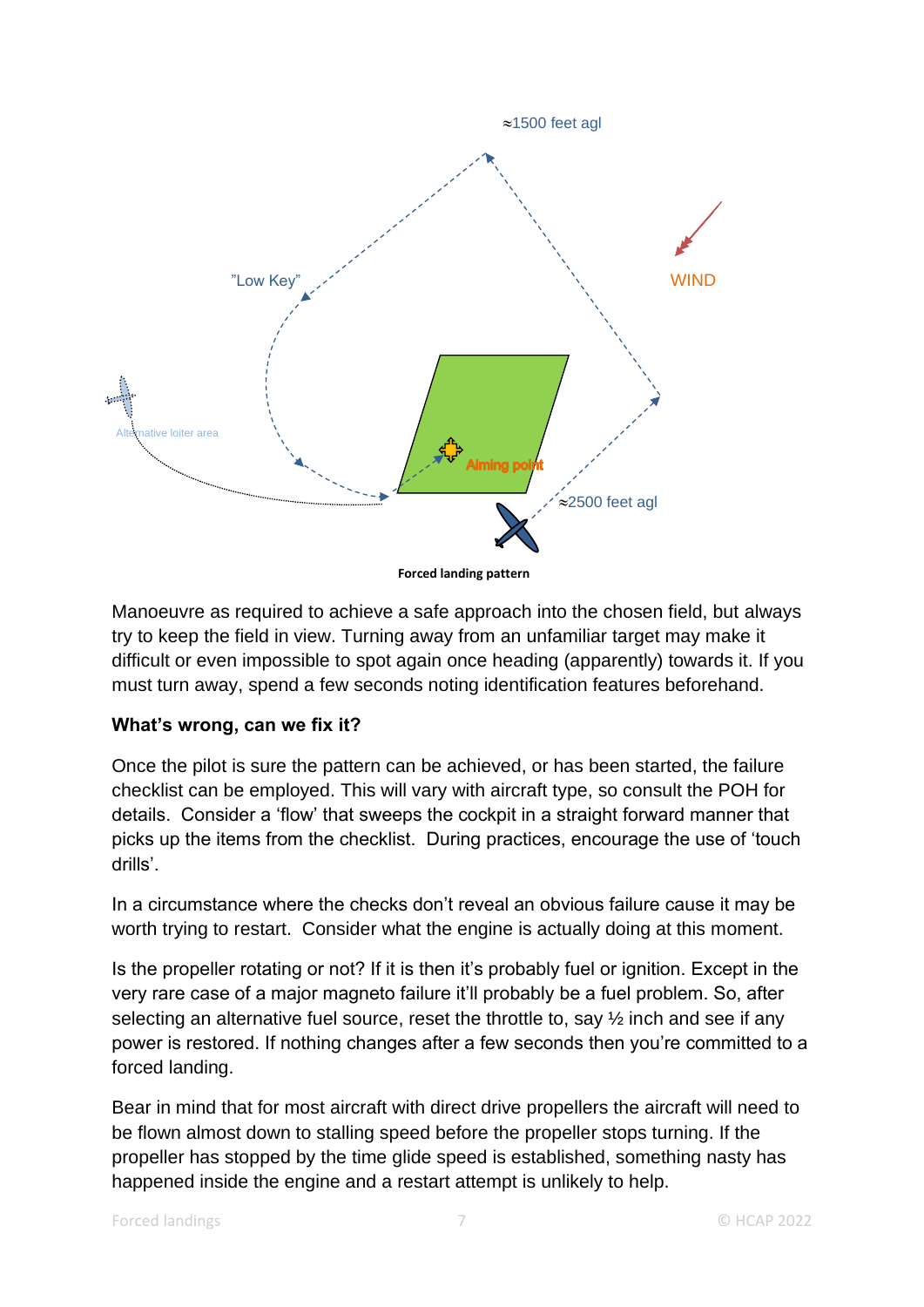# **Radio**

All of the above will have consumed several hundred feet of altitude as you fly towards or around the pattern. Now is probably the time to make the Distress call. Don't be embarrassed about using the word 'Mayday' if the engine has failed, and don't spend time worrying about the format. Try to introduce a 'Practice Pan' call at least once during training.

It may, especially if over hilly terrain or over water some distance from the coast, be a good idea to make the call earlier. But priority should always be given to flying the aircraft, and normally to finding a landing site and setting up the pattern first. Set the transponder to 7700 when appropriate.

### **Secure the aircraft for landing**

Refer to the check list and/or POH for the items that need to be covered. Don't forget that passengers need to be suitably briefed on what is happening and precautions to be adopted for landing.

#### **Final Glide**

Assuming the pilot is well practised at glide approaches in the circuit, and the low key point is sensibly chosen, the approach from base leg to touch down should work out with little drama.

Instructors should use glide circuits to ensure that their students have a skill set that will enable a good approach to be flown. They must be able to judge the approach path and control it by use of flap, sideslip or S turns. However, approach judgement becomes almost impossible if the aeroplane speed is fluctuating. Too fast and the aircraft may float across the chosen field and either land in the far hedge or continue into the next field. Too slow and the aircraft may land short or, worse, stall on the approach. In the real case, adrenaline, panic or fear are likely to impair a pilot's judgement and lead to errors, so confidence resulting from frequent successful practices is important.

Unlike the glide circuit practised to a runway, the touchdown point in a field can be adjusted by changing the orientation of the base leg and final approach direction. The student must be given practice at this technique.

Accident reports frequently describe forced landings where the aircraft suffer damage on landing. A common reason is manoeuvring late on the approach, allowing the speed to decay and produce a high rate of descent which cannot be arrested before the ground intervenes. More serious accidents result from the aircraft being allowed to stall or even start to spin with insufficient height to recover.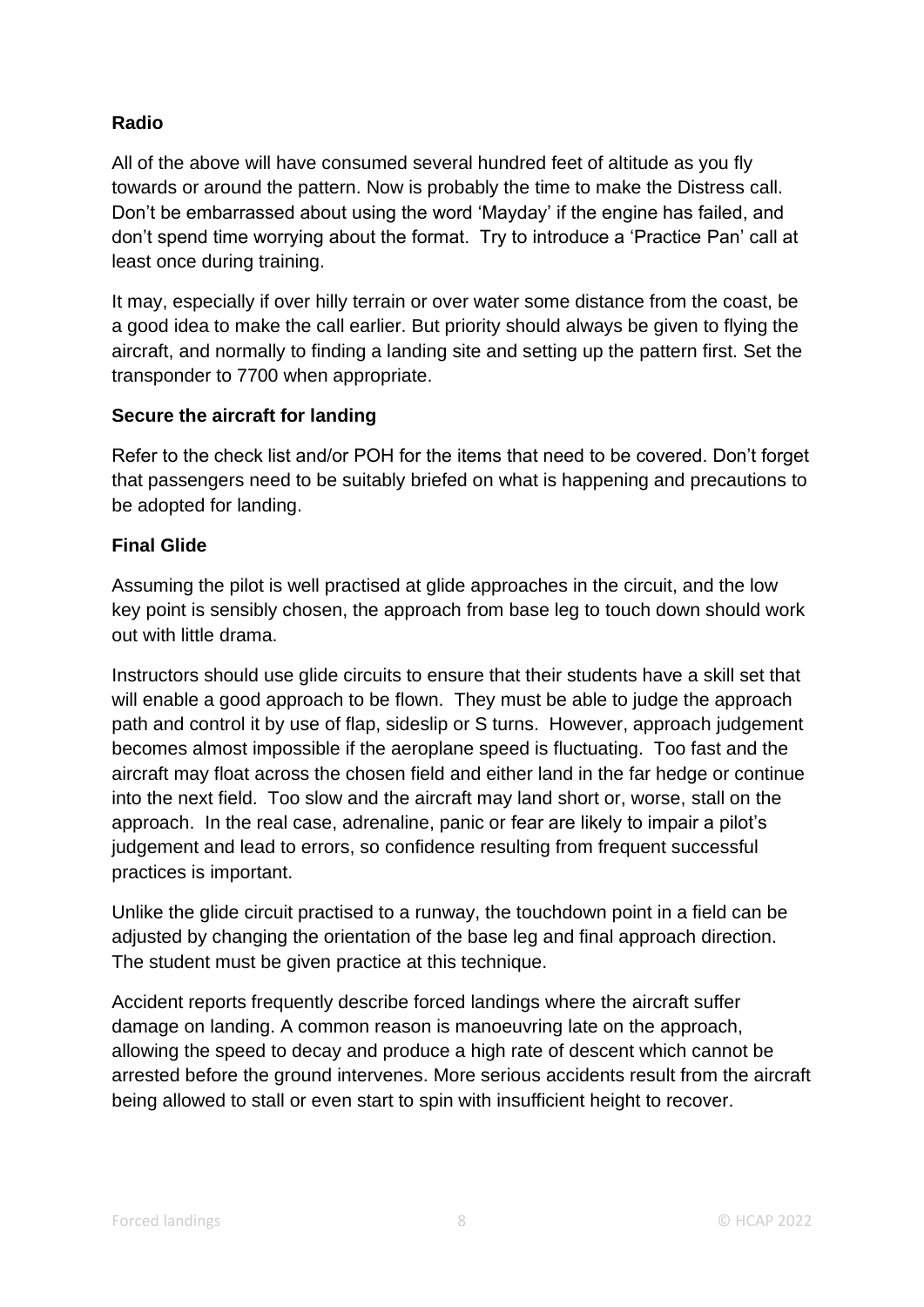When practising manoeuvres to adjust the approach path, the instructor should emphasise speed control (trim and relax!) to ensure predictable performance and an adequate margin above the stall. If it is obvious that the aeroplane cannot be flown to the aiming point then an alternative landing area needs to be chosen, preferably one already considered. If full flap has been selected to land between the hedge and the aiming point, it may be possible to regain a little performance by removing the full flap, but never raise the flap which provides essential lift. The effect of this, and that of stretching the glide, should have been demonstrated during the pre-solo exercises, but further demonstrations of both – at a safe altitude – should be considered.

If, just before touchdown, a fence or other obstruction becomes visible, the pilot should not make large or sudden changes to the flight path. Losing control in the air or on landing is likely to cause much more damage than hitting an obstacle.

# **After landing**

Although it should not be necessary to practise the actions after landing, the long briefing should include the actions after the aircraft has been brought to a halt. Despite a pilot's best endeavours, the possibility of injury or serious damage cannot be totally discounted, so consider how to abandon the aircraft on the ground. Otherwise, the aircraft should be shut down in accordance with the POH. In any case, the occupants should be evacuated without delay to a point upwind of the aircraft with any necessary warm clothing. Attempt to contact ATC, flying club, next of kin and other interested parties to let them know all's well.

The land owner will need to be informed. Aircraft insurance will usually cover any third party claim, but contact the insurance company before moving the aircraft. If you can, keep cows away; they like cellulose dope and paint!

The aircraft will be retrieved by whatever means are considered appropriate. An easy repair and a large field may well allow the aeroplane to be flown out. Otherwise the engineers will have to dismantle the aircraft and put it on a lorry.

#### **Threat and Error Management**

During forced landings, the threats and errors faced by a pilot are not fundamentally different from other phases of flight, but the stress inevitably involved makes sensible management of them vital. Practices add further threats and errors of their own which also demand the pilot's (usually the instructor's) attention.

#### **Speed Control**

With a lot to think about and unyielding time pressure, it is easy to lose focus on speed, and even to miss a stall warning. Emphasis the need to maintain correct airspeed during all phases of flight, and ensure the aircraft is flown in trim. The potential consequence of poor speed control is a stall/ spin event which may well be fatal.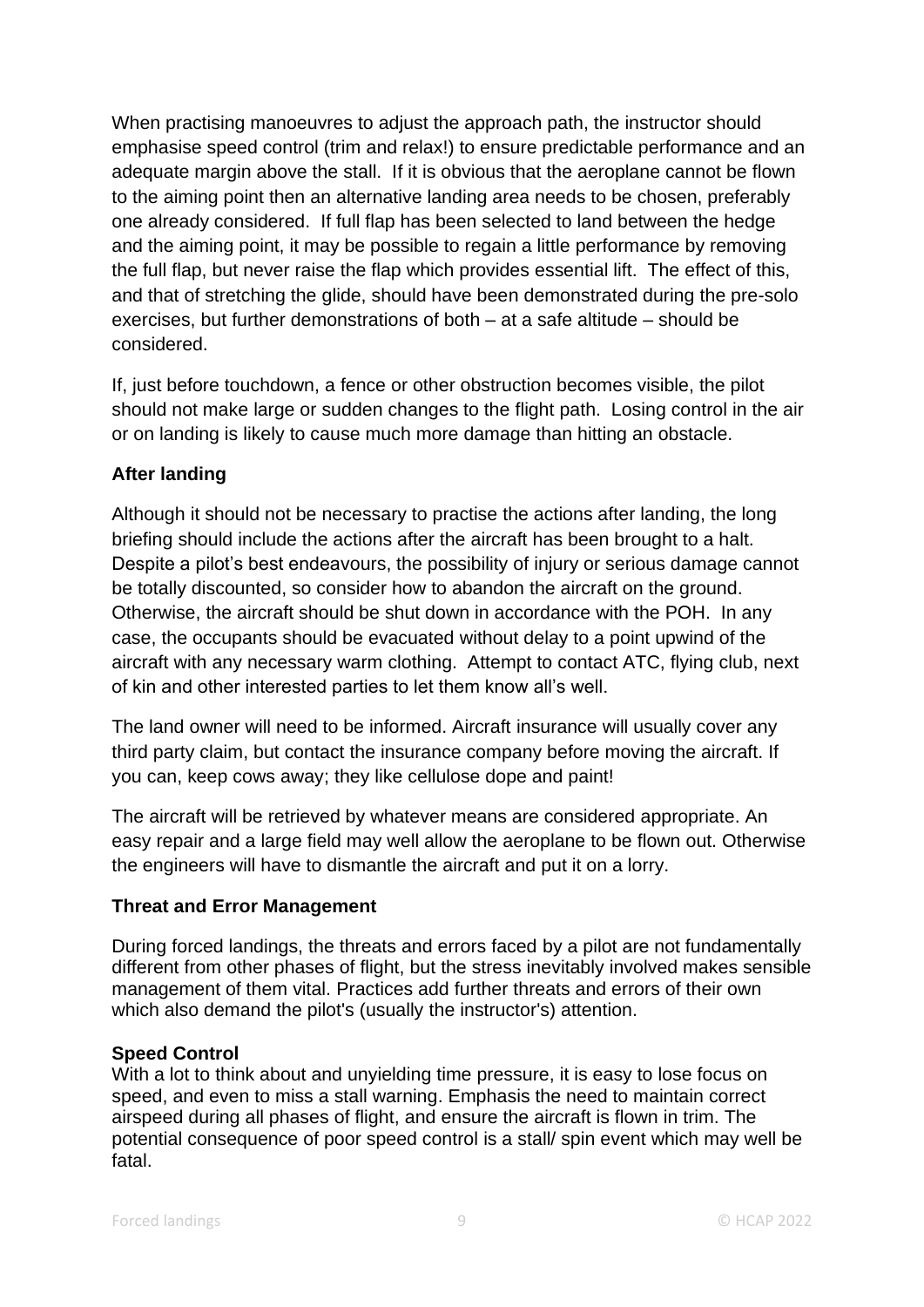# **EXTRA CONSIDERATIONS WHEN PRACTISING**

#### **Engine Handling**

Our antique, air cooled engines do what they say on the tin, but need to be warm and available to go-around. Equally, antique carburettors are vulnerable to icing when the throttle is closed. If the engine is not looked after correctly a practice can become a real engine failure. Ensure survival by warming the engine occasionally and being punctilious with carburettor heat operation

#### **Wires.**

Power cables can reach considerable heights and interfere with your approach and/or climb out.

#### **Low flying aircraft.**

Beware military aircraft which often fly at 500 feet or below. Farmers' strips and microlight fields may not be either obvious nor marked on charts, and aircraft may be approaching or departing from them

#### **Noise**

Noise/ low flying complaints are unpleasant and can ultimately be expensive to deal with. Panicked animals can injure themselves, and also people near them, even though there is no hazard to the pilot. Manage the exercise by taking care with what you are over flying & anticipate the go-around flight path. Increase power gently and progressively. Don't use practice landing areas twice on the same flight. Strive to obey the low flying rules.

#### **Going around**

Normal go-around technique should be adopted. Ensure that flap retraction is carried out correctly and at the right speed. Watch for early flap retraction which may lead to a high rate of descent and a possible stall/spin developing.

#### **The Air Exercise**

Instructors should not overwhelm their students with all the information at once. The initial teaching and practices should concentrate on handling and the ideal pattern. Emergency drills and radio calls are important but should only be introduced once the basics have been learnt and demonstrated.

During the teaching of the air exercise instructors should take full responsibility for the necessary safety aspects, including lookout, ATC liaison, carburettor heat operation, engine warming and minimum height, although they should ensure they are covered during briefing and debriefing. These aspects should be formally taught and the student must be competent in them, before any solo engine failure simulations.

After the initial teaching and practices, the instructor should instigate further practices by describing symptoms of engine failures. Describing symptoms of incipient failures gives time to warm the carburettor if appropriate and encourages familiarity with emergency drills.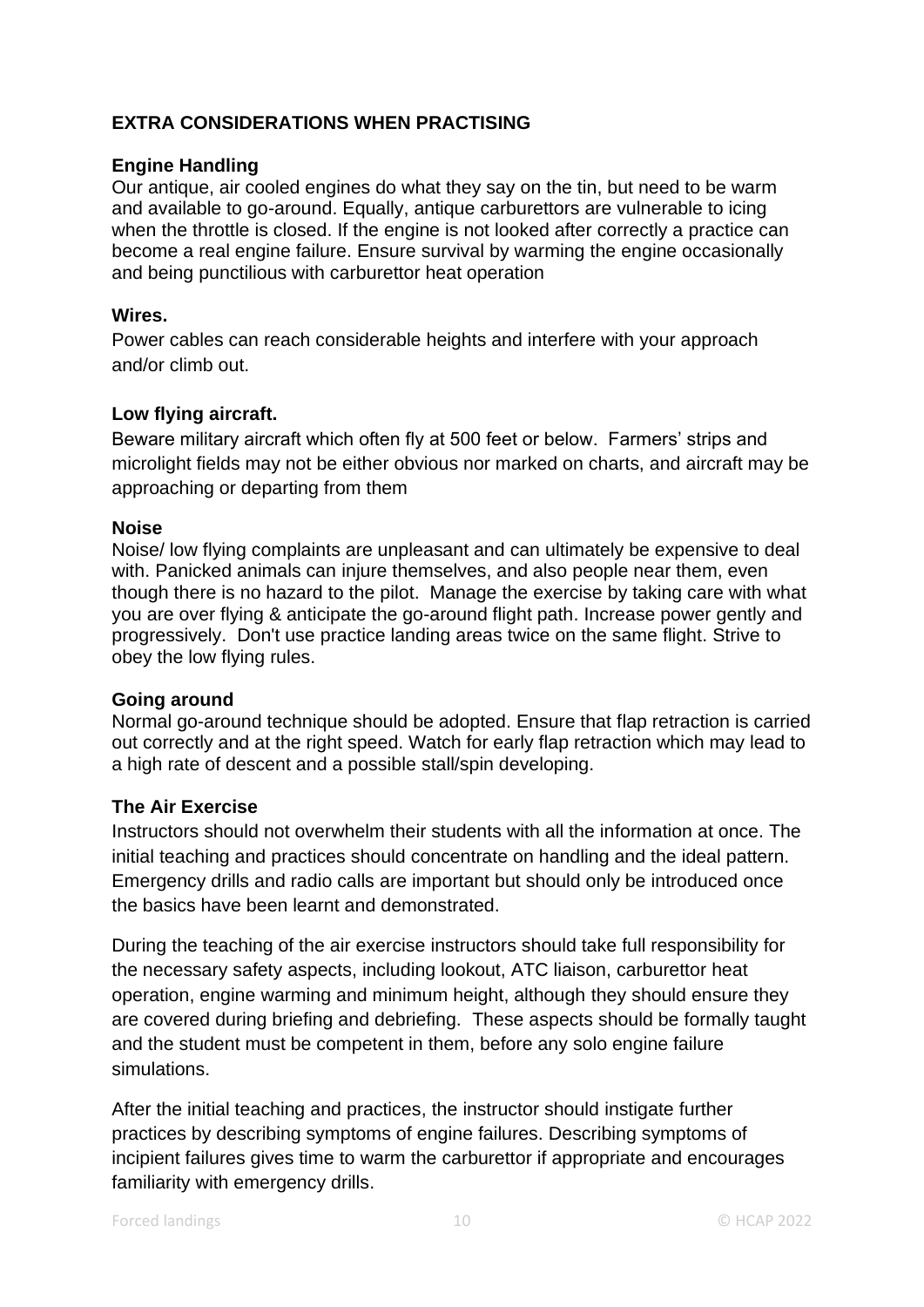# *For discussion during the briefing:*

Following failure of the engine there may be little or no propeller slipstream passing over the elevator, thus it will be less effective than the pilot may be used to. This can become evident in the round out as it is discovered that the elevator requires more control column movement, and more time, to change the attitude. For this reason the threshold speed may have to be higher (5 knots?) than for a normal approach.

A windmilling propeller will generate more drag and increase the rate of descent, maybe by 200 – 300 ft/min compared to the descent achieved during a practice with an idling propeller. Adjusting the angle of bank to maintain a constant approach slope should avoid this becoming a problem.

# *De-briefing points:*

As with any lesson there should be a post flight review of the exercise flown. The review should cover:

- 1. A recap of the exercise stressing the importance of:
	- a. The importance of achieving the correct glide speed.
	- b. Proper planning of the descent.
	- c. Following the ideal procedure as closely as possible.
- 2. Discuss the common faults usually made
	- a. Forced landing poorly planned
	- b. Even experienced pilots can be stressed into mistakes.
	- c. Losing sight of the selected field during descent
	- d. Landing downwind
- 3. Discuss the actual faults noted during the exercise, cover symptoms of the fault, cause, result and corrective action required.

And finally ….

A reminder that light aircraft are reliable. An engine failure is a rare event but the possibility should not be overlooked. Therefore, in addition to careful monitoring of engine instruments and noises, regular practice of the forced landing procedure will help to keep a disciplined approach to the checks, drills and procedures required. Recalling procedures can be extremely difficult when faced with the stress of a real emergency.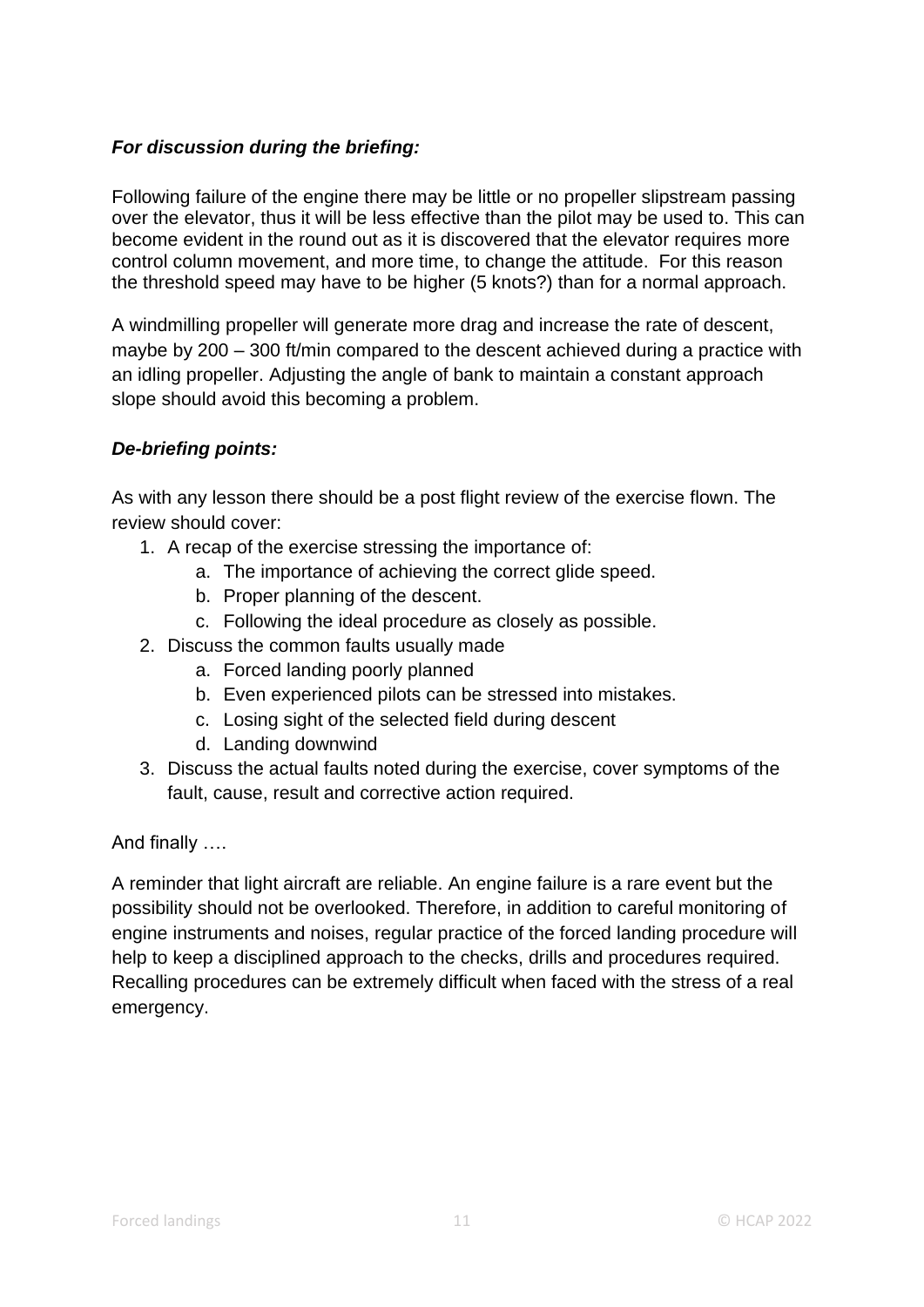Aim: To learn how to plan, fly an approach and to land safely in the event of a complete engine failure.

## **Threat Error Management: Threat Consequence Mitigation** Engine failure Forced landing Correct drills/choice of landing area Too high in pattern Overshoot landing area Technique Low flying military Collision/wake turbulence Lookout

#### **PRE FLIGHT:**

- Pre-flight brief with Forced Landings Without Power (Ex16) as main exercise
- Weather and NOTAM brief
- **Student to practise:** Preflight checks with emphasis on engine performance. Other items as seen appropriate from the overview.

#### **AIREX:**

- Short field take-off over 50ft obstacle
- During transit to training area at low-level  $(1000)$  AGL) teach field selection
- Revise climbing at best angle
- *\*insert emergency relevant to the flight\**
- Further student practise of full procedure..
- **Recovery to base student to practise:** Use of VDF DF and items as seen appropriate from the overview but to include either :
	- a. Overhead join PFL from overhead if traffic permits

or:

b. Glide approach & landing

**POST FLIGHT & DEBRIEF:** 

As previous

# *Ref: AMC1 FCL.210.A (c) 2 xx Ex16*

This exercise in managing an engine failure at altitude requires the student to consider the time available and prioritise actions requires. Suitable planning and executing appropriate checklists are essential. Practice in different locations and wind conditions will be required however good skill and accuracy must, therefore, be evident before the next lesson.

NB – Mark as satisfactory  $\sqrt{ }$  or X as applicable.

If 'X' annotate 'Omitted/Re-teach/Revise' – delete as applicable.

The student demonstrates a clear understanding of the principles of:

| $\Box$ Suitable field selection | Omitted / Re-teach / Revise |
|---------------------------------|-----------------------------|
| $\square$ Planning              | Omitted / Re-teach / Revise |

The student demonstrates correct use of the requisite techniques of

| $\Box$ Executing a planned approach Omitted / Re-teach / Revise |                             |
|-----------------------------------------------------------------|-----------------------------|
| $\Box$ Perform relevant checklists                              | Omitted / Re-teach / Revise |
| $\Box$ Making a Distress R/T call                               | Omitted / Re-teach / Revise |

 Passenger briefing Omitted / Re-teach / Revise Comment on all items annotated "X" above

General remarks and notes: